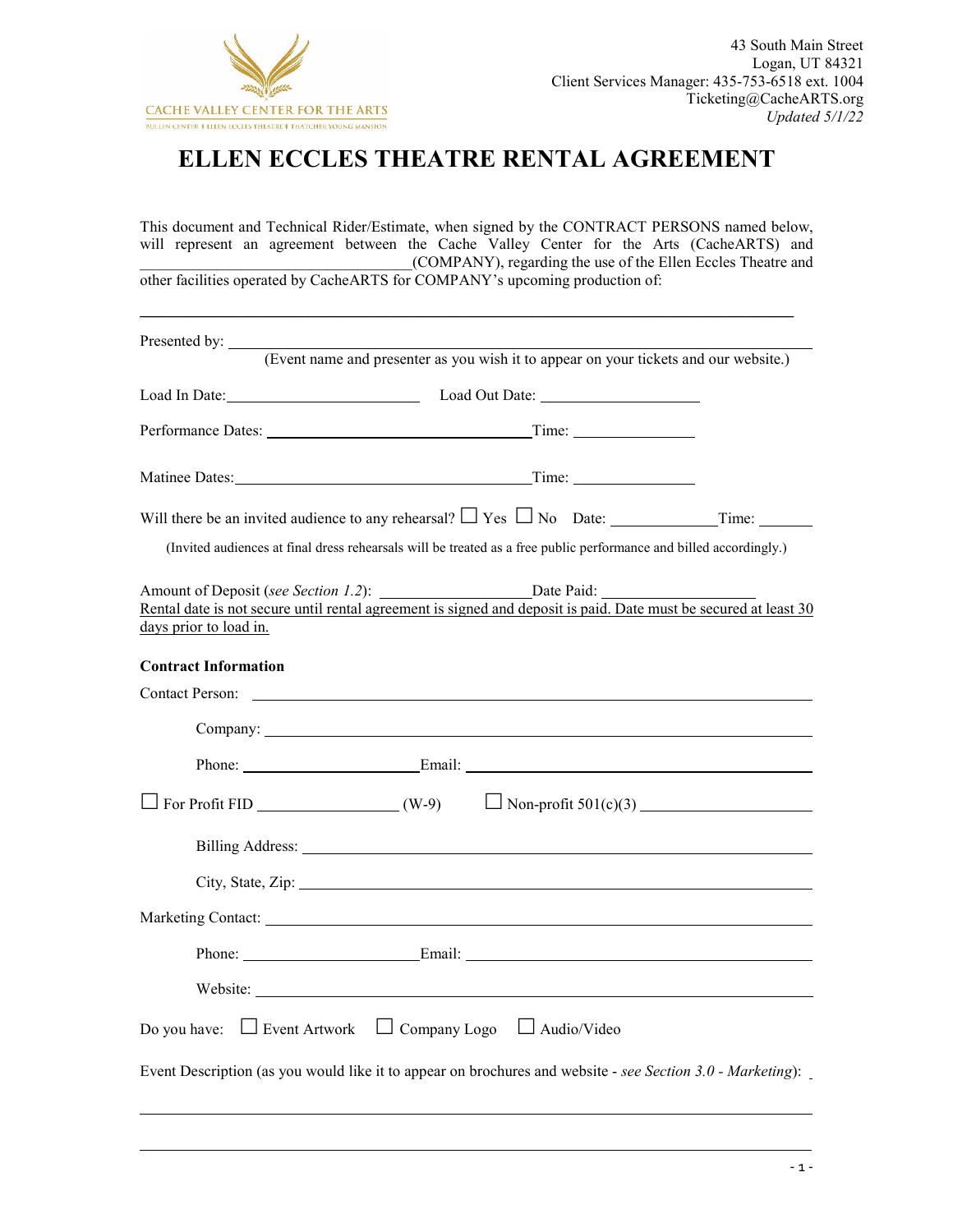# **TICKET INFORMATION**



If no scaling, would you like patrons seated on Main Floor only?  $\Box$  Yes  $\Box$  No

CacheARTS will be the exclusive seller of tickets to the production. General admission seating is not allowed in the Ellen Eccles Theatre; all seating will be reserved. If this is a free event, COMPANY will be charged \$3.00 per patron attending. This applies to invited audiences for final dress rehearsals. For free public events, tickets will be required to ensure venue will not exceed capacity.

COMPANY will be charged:

- a. \$3.00 per purchased ticket (includes \$1.50 facility fee and \$1.50 ticketing services fee).
- b. 8% commission of gross sales (after \$3 fee is deducted), which covers credit card fees, ticket office and front of house services.
- c. \$100.00 ticketing set-up fee

| <b>EXAMPLE OF TICKETING FEES</b> |                                                                                 |                                                               |                    |                                                                                                      |                                                                                                          |
|----------------------------------|---------------------------------------------------------------------------------|---------------------------------------------------------------|--------------------|------------------------------------------------------------------------------------------------------|----------------------------------------------------------------------------------------------------------|
|                                  |                                                                                 | <b>Ticket Price:</b><br><b>CacheARTS Ticket fee: - \$3.00</b> | \$40.00<br>\$37.00 | \$20.00<br>$-$ \$3.00<br>\$17.00                                                                     |                                                                                                          |
|                                  |                                                                                 | CacheARTS 8%:<br><b>Net Ticket Profit:</b>                    | -\$2.96<br>\$34.04 | $-\$1.36$<br>\$15.64                                                                                 |                                                                                                          |
| Discounts:                       | Children                                                                        |                                                               |                    |                                                                                                      |                                                                                                          |
|                                  | <b>Students</b>                                                                 |                                                               |                    |                                                                                                      |                                                                                                          |
|                                  | Seniors                                                                         |                                                               |                    |                                                                                                      |                                                                                                          |
|                                  | Group                                                                           | <sup>o</sup> % off for groups of <u>containing</u> or more.   |                    |                                                                                                      |                                                                                                          |
|                                  | Other                                                                           |                                                               |                    |                                                                                                      |                                                                                                          |
|                                  |                                                                                 |                                                               |                    |                                                                                                      |                                                                                                          |
|                                  |                                                                                 |                                                               |                    |                                                                                                      |                                                                                                          |
|                                  |                                                                                 |                                                               |                    | CacheARTS Client Services Manager. No tickets will be sold to the general public prior to this date) | (Please respect this date when launching your advertising campaign. On sale date must be approved by the |
|                                  |                                                                                 |                                                               |                    | Will there be digital and/or printed programs? $\Box$ Digital $\Box$ Printed $\Box$ No programs      | Performance Running Time (including Intermission, if any): ___________________Intermission: ________     |
|                                  | Appropriate for: $\Box$ Children $\Box$ Teens $\Box$ Adults                     |                                                               |                    |                                                                                                      |                                                                                                          |
|                                  |                                                                                 |                                                               |                    | Minimum Age Limit: ___________________(House Policy 5 years & up - see Section 5.4)                  |                                                                                                          |
|                                  | Will Merchandise be sold front of House? $\Box$ Yes $\Box$ No (See Section 5.2) |                                                               |                    |                                                                                                      |                                                                                                          |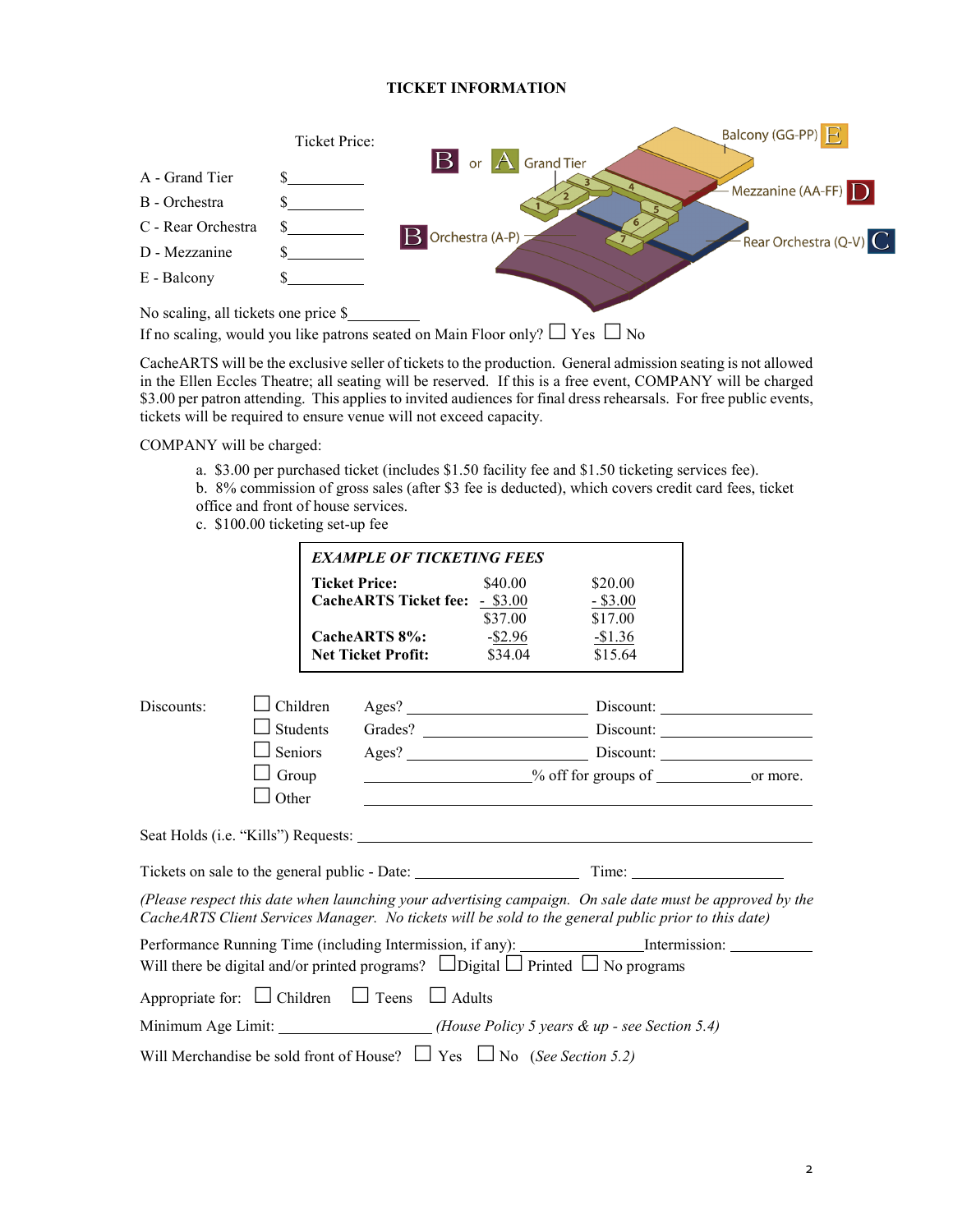## **FACILITIES, POLICIES, & RATES**

#### **1.0 RENTAL RATES**

| 1.1 Theatre Rental Rates: |                                                                                   |
|---------------------------|-----------------------------------------------------------------------------------|
|                           | $\frac{\$1,600 \text{ per day}}{\$}$ Commercial use                               |
|                           | \$1025 per day Non-commercial use (non-profit) with top ticket price \$41 or less |
|                           | \$775 per day Non-commercial use (non-profit) with top ticket price \$40 or less  |
|                           |                                                                                   |
|                           |                                                                                   |

- \$600 per day Technical/dress rehearsals
	- \$300 per day Non-tech (spacing) rehearsals, non-dress stage rehearsals, auditions, load-in (to all areas), or use of annex as shop area

\$150 per day Load in to annex only (NOT stage, etc.); dark day

## 1.2 Deposits:

The CacheARTS deposit policy requires the equivalent of one performance rental fee for every weekend involved, up to three (3) weeks. Rentals longer than three weeks will be required to provide a deposit equaling one-third of the COMPANY's total estimated rental.

1.3 Dates Guaranteed:

Dates will only be guaranteed with the receipt of a signed Rental Agreement by COMPANY representative and a paid deposit. Once the full contract is signed and the deposit is paid, all dates booked by the COMPANY are considered guaranteed. Date must be secured at least 30 days prior to load in.

## Initial 1.4 Technical Costs:

 $\mathcal{L}=\mathcal{L}$ 

Technical and production costs are the responsibility of COMPANY. It is required that COMPANY complete a **Technical Rider Estimate Report** outlining technical costs with CacheARTS Technical Director (435-753-6518 ext. 1009 or TD@CacheARTS.org). This document defines technical services provided by CacheARTS and provides a cost estimate for COMPANY. First-time renter contracts are not valid without signed Technical Rider Estimate Report. Returning renters must sign Technical Rider/Estimate 30 days prior to load in.

1.5 Changes to the Contract:

Any changes to the contract (dates, prices, etc.) made by the COMPANY after any tickets go on sale will be charged \$200 per item changed or added. COMPANY will be provided patron information and will be responsible for making patrons aware of any changes.

# 1.6 Cancellation/Refunds:

Once COMPANY secures dates with a signed contract and deposit, CacheARTS turns away potential renters for those dates. If COMPANY cancels the production for reasons other than a *force majeure* (an event – such as war, labor strike, extreme weather, or pandemic - or effect that cannot be reasonably anticipated or controlled):

- 1. Deposits may be refunded on a graduated scale. Cancellations at least 9 months prior to load in date will be fully refunded, at least 6 months prior to load in date will be half refunded. Full deposit will be forfeited for cancellations less than 6 months prior to load in date.
- 2. COMPANY shall pay CacheARTS all scheduled rental fees for the entire run of the production.

Full ticket refunds will be given to patrons at the point of sale. Any tickets sold will still owe a ticket office commission, which COMPANY shall pay CacheARTS. COMPANY is responsible for costs of notifying patrons in the event of a postponement or cancellation.

## 1.7 Royalties:

All artist royalties and licenses are the responsibility of COMPANY. COMPANY warrants that it has negotiated good faith arrangements with royalty agents, including ASCAP, BMI, and/or SESAC and accurately represented its ticket prices, the size of the Ellen Eccles Theatre and projected attendance of production to artists' agents. COMPANY further warrants there will be no unauthorized recordings or copyright infringements.

## 1.8 Included Areas: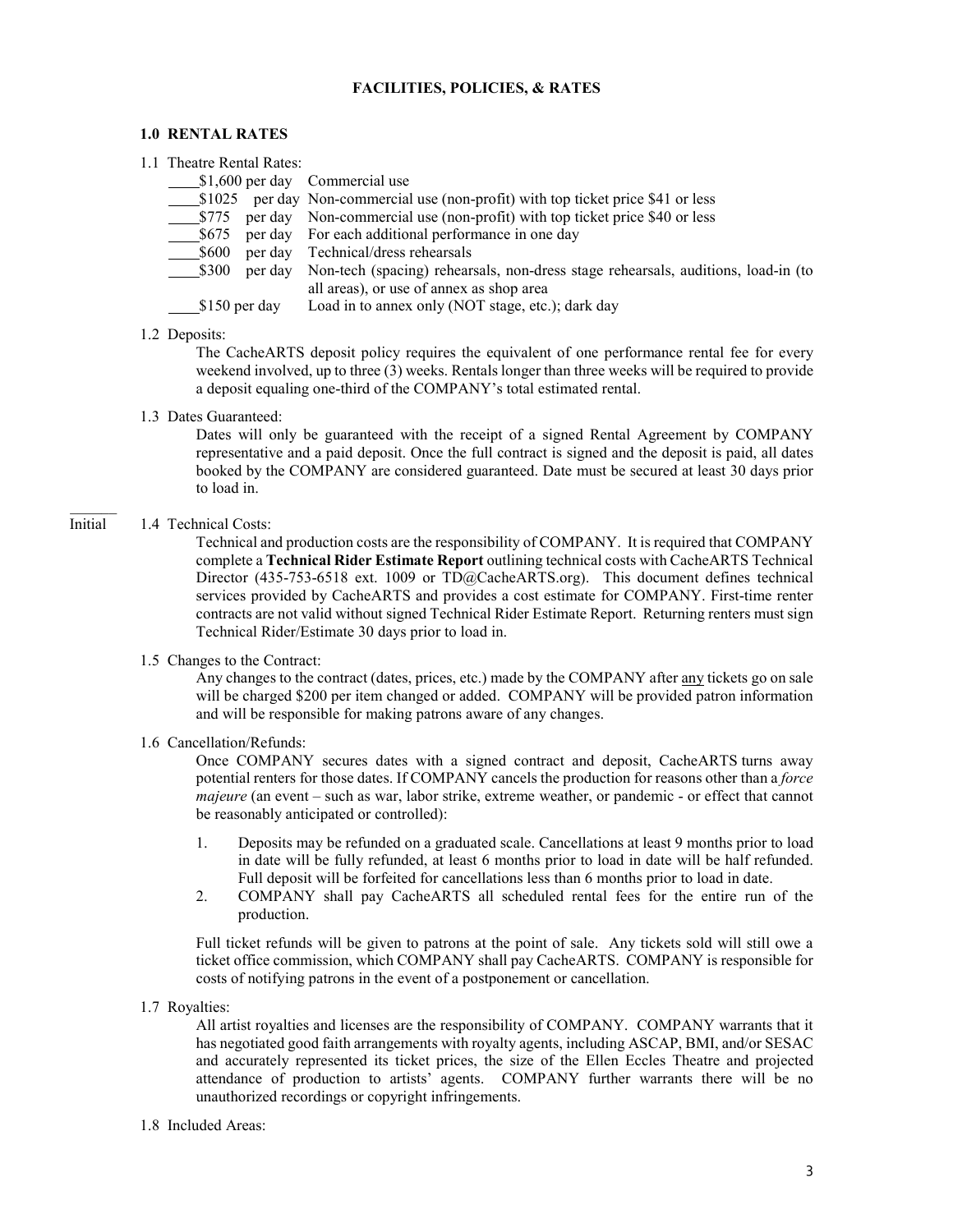Performance, technical rehearsal or dress rehearsal rentals include use of annex, auditorium and dressing rooms. Lobby area and the promenade are off limits to COMPANY during all rehearsals. All facility activities must be conducted between the hours of 8:00 a.m. and midnight. Should any activity extend past midnight an additional \$200 per hour will be charged to COMPANY.

1.9 Modifications:

It is understood that CacheARTS and COMPANY will agree on actual facility use for rehearsals should the original schedule be modified and deduct any additional rent costs from gross ticket sales. In no event will the amount due total less than the amount contracted.

1.10 Parking

No parking is included in the facility rental. The 10 staff parking spaces are converted to accessible parking at 3:00 pm on show days. All loading dock parking must be coordinated with the CacheARTS Technical Director and may not block through traffic.

# **2.0 TICKET OFFICE POLICIES**

## 2.1 Terms & Conditions:

By signing the rental agreement, COMPANY agrees to CacheARTS Ticket Office Terms & Conditions for the production:

- Admission is subject to compliance with all laws and facility rules. Visit www.CacheARTS.org.
- Any refunds will be made at the discretion of the CacheARTS ticket office. Refunds may be made, but not limited to, tickets being sold for seats that are blocked by equipment when it is impossible to exchange the tickets for a seat and a comparable location; equipment failures; failure of a presentation or performance of the Event to begin with a reasonable period after it is scheduled to start; and the event's failure to comply with advertised representations made as to content including the failure of a performer to appear in the event as advertised.
- No children under 5 are admitted unless otherwise advertised.
- All patrons regardless of age must have a ticket.
- Tickets may be exchanged in advance for another performance of the same production:
	- o Exchanges must be made at least 24 hours prior to the date & time of tickets and are based on availability; comparable seats are not guaranteed.
- Cell phones & electronic devices should be turned off. Any use of cameras or recording devices is strictly prohibited unless COMPANY notifies Production Coordinator otherwise.
- Performances begin promptly. Late arrivals are seated at the discretion of the House Manager. Doors open thirty minutes before curtain unless otherwise advertised. Reserved seating held until curtain, after which alternate seating may be used. We accept no responsibility for inconvenience to latecomers or people leaving their seats.
- For the safety of all, patrons should not exit before the house lights are up.
- 2.2 Release of Funds:

All gross ticket sales will be held by CacheARTS until a final settlement has been reached, approximately one week following the final performance. Funds owed to COMPANY will be issued via a check. All unpaid invoices will be assessed a late fee of \$30 after 60 days of the invoice date, with an additional \$30 for each 30 days after.

# 2.3 Complimentary Tickets:

COMPANY agrees to allow CacheARTS up to 10 pairs of complimentary tickets to each production for use by CacheARTS VIPs and staff, and up to 10 pairs for use by our volunteer usher corps members.

# 2.4 Patron Information:

CacheARTS retains patron information for each show, which may be shared with COMPANY.

2.5 Hold/Kill Seating:

House seats are held and released according to ticket office policies. Four mezzanine seats and nine balcony seats have obstructed views and are sold for half price for all shows only after 75% of the house is filled.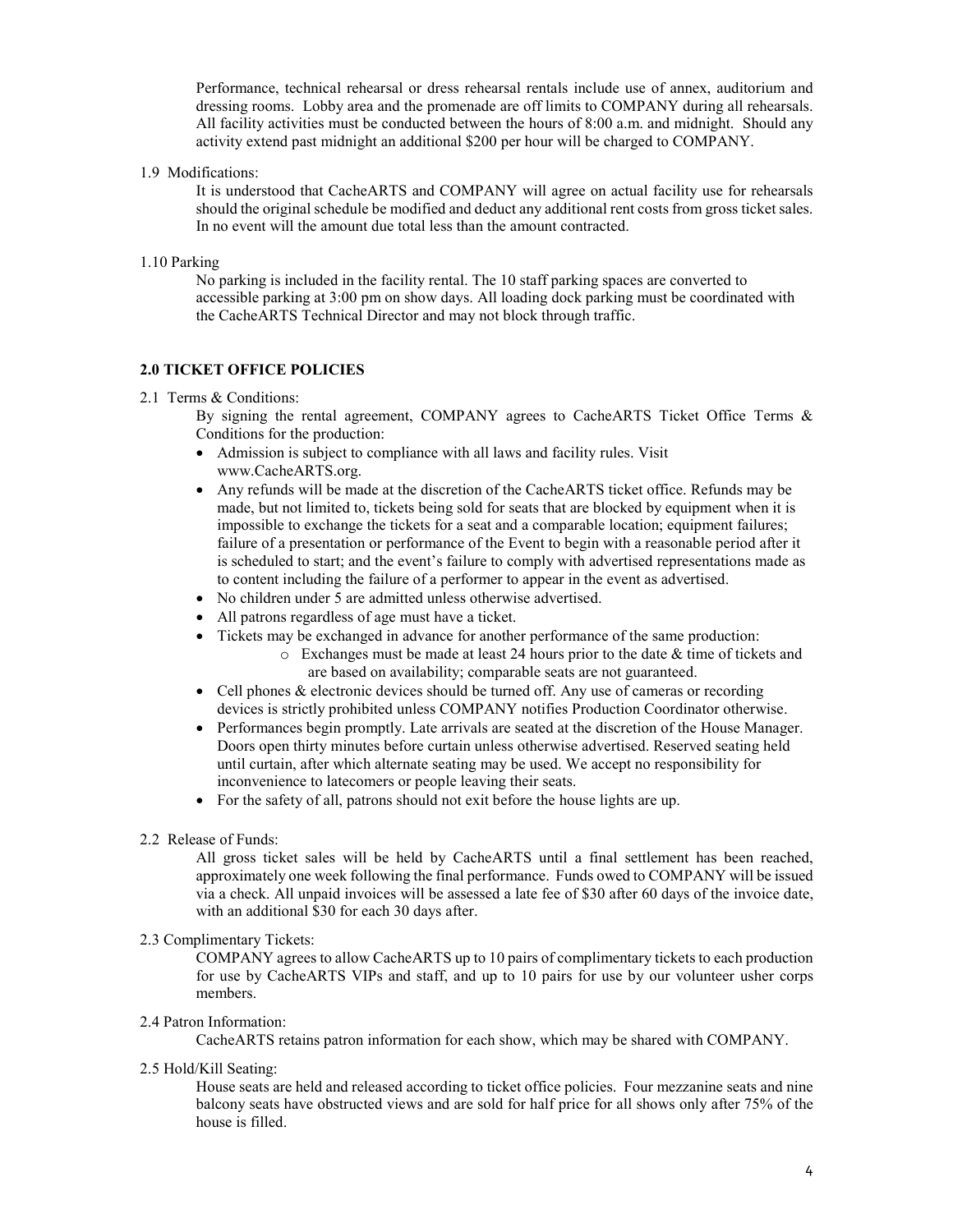2.6 Sales Taxes:

COMPANY is responsible for sales taxes, if applicable.

#### **3.0 MARKETING**

3.1 Public Information:

For advertising purposes, the Eccles Theatre Ticket Office address, telephone number and website are:

43 South Main Street, Logan. UT 84321 • 435-752-0026 • www.CacheARTS.org

3.2 Publicity:

COMPANY is responsible for all marketing and publicity expenses tied to the event. CacheARTS provides a show page of COMPANY's event on our website (www.CacheARTS.org). Please provide at least one high resolution vertically oriented graphic. We recommend also providing a link to an uploaded publicity video which can be linked on the page. Allow up to one week to set up your event information online. Contact CacheARTS' Marketing Director regarding questions pertaining to marketing/publicity contacts (435-753-6518 ext. 1005 or Marketing@CacheARTS.org).

3.3 Programs:

If physical programs are used, it is the responsibility of the COMPANY to provide and deliver printed audience programs to the front of house no later than 2 hours prior to first performance. If programs are digital, it is the responsibility of the COMPANY to provide signage with corresponding website or QR code to the front of house no late than 2 hours prior to first performance.

#### 3.4 Marquee:

One panel on the electronic marquee and lobby monitors is included. Additional marquee, lobby monitor, and window space usage are available for an additional charge to all users of the Ellen Eccles Theatre. Sign use is non-exclusive; users share space with others. Sign content is limited to 6 consecutive panels if COMPANY is contracted to use CacheARTS facilities. There is no cost for sign use on the day of a performance. Contact the Marketing Director (435-753-6518 ext. 1005 or Marketing@CacheARTS.org) to arrange additional use.

## **4.0 TECHNICAL RESPONSIBILITIES:**

4.1 Personnel:

Paying for Ellen Eccles Theatre stage crew is the responsibility of the COMPANY. CacheARTS cannot guarantee technical personnel unless scheduled with the Technical Director at least 1 week in advance. Due to safety or quality control, CacheARTS may require COMPANY to hire additional qualified, professional companies or individuals to fulfill an event's technical needs. COMPANY will be charged at time of settlement for technical personnel costs and expendable supplies provided by the Ellen Eccles Theatre.

## 4.2 Production Coordinator:

A Production Coordinator for CacheARTS will be present during all uses of the Ellen Eccles Theatre stage and support spaces at the expense of the COMPANY. The Production Coordinator will act as a supervisor during all theatre activities, including work days, rehearsals and performances. COMPANY agrees to provide the CacheARTS Technical Director with a detailed day-to-day production schedule of all facility activities no later than 1 week prior to load-in. COMPANY is invited to consult with the Technical Director, at no cost, to assist in developing this schedule.

4.3 Strike:

COMPANY is required to strike all scenery, costumes, equipment, and props promptly following the final performance. If load-out does not coincide with the final performance, COMPANY will be charged \$150 for annex storage or \$300 for wider facility storage, per day, until load-out occurs. Storage fees will be taken from COMPANY deposits or gross sales. Items left behind after loadout are at risk of being disposed of by CacheARTS. The Technical Director must be notified of all strike activities.

## 4.4 After-Use Condition:

COMPANY agrees to restore the theatre and all technical systems to the condition in which they were found as determined by the Technical Director. COMPANY has the right to a walk-through with the Technical Director at no cost to establish the condition of the theatre prior to use of the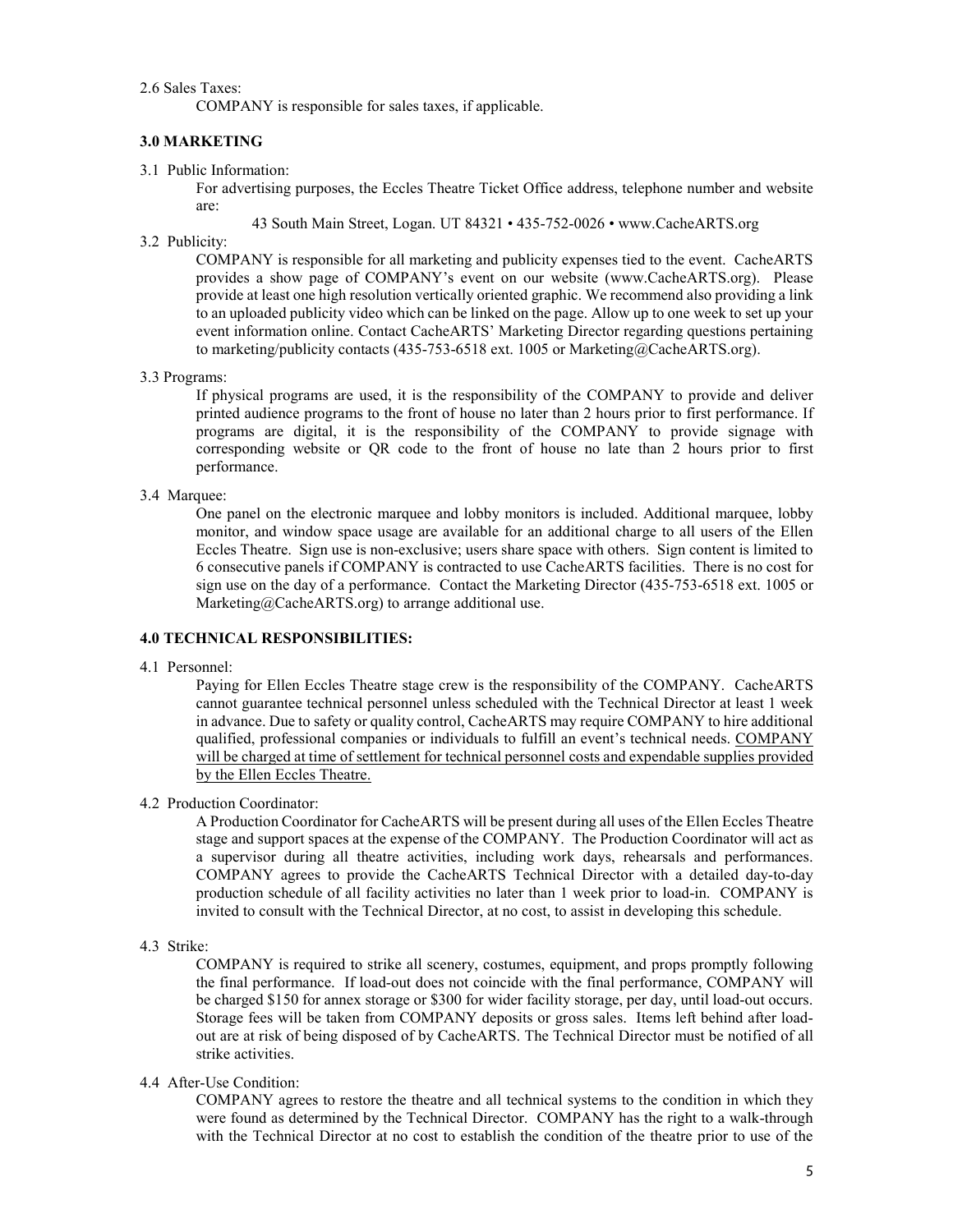facility. If a walk through is waived, the Technical Director shall have authority to reasonably determine the restoration needs of the theatre.

4.5 Damage:

In the event the Technical Director determines that damage beyond normal wear and tear has occurred, COMPANY has the option of repairing the damage with CacheARTS approval or paying to repair the damage from deposit of ticket office monies. A retaining of ticket office receipts by CacheARTS at the time of settlement to cover expected costs or repairs shall be made if damage remains uncorrected.

4.6 Facility Access:

COMPANY will be admitted to the facility as per the schedule provided to the Technical Director. If COMPANY is not scheduled into the facility, and a Production Coordinator is not on the premises, no access will be allowed. Charges for police response to burglar alarms set off by unauthorized access will be passed along to the COMPANY, currently \$100 per incident.

#### 4.7 Technical Access:

The access to and use of any CacheARTS equipment by the COMPANY, as well as the competency of COMPANY personnel to do so, shall be determined by the CacheARTS Technical Director prior to any activity. At any time, the Technical Director or Production Coordinator may deny access to equipment or require the COMPANY to cease activity for reasons of risk to any person or to the premises or property of CacheARTS. If competent personnel are not scheduled in advance, equipment may be unavailable.

#### 4.8 Cleaning:

The COMPANY shall keep the facility in a broom clean condition during, as well as at the conclusion, of the event. A cleaning fee or maintenance fee may be assessed if the building is not left in the condition in which it was found. This fee may be taken from COMPANY'S deposit or sales prior to final settlement.

4.9 Equipment:

The Ellen Eccles Theatre provides only limited technical equipment. CacheARTS has no in-house choral risers or scenery. We may be able to rent these items and charge you in your technical estimate. We do provide lighting instruments, chairs and tables, costume racks, some sound equipment, and many other specific technical items at no additional cost. WiFi (CacheARTS WiFi) is provided as a free service to renters and guests and is not guaranteed. Under no circumstances will access be granted to the CacheARTS Staff WiFi.

#### 4.10 Special Effects:

If COMPANY wishes to use theatrical haze, pyro, or any special effects that might require a permit from the Fire Marshal, 30 days advance notice is required. Going into "Fire Watch" to allow special effects will require additional staff at the discretion of the CacheARTS Technical Director

## **5.0 FRONT OF HOUSE**

5.1 Personnel:

CacheARTS will provide the necessary volunteer ushers. The first four hours of House Manager time are included for all public performances as part of our ticket office service. If a House Manager is required to stay longer than 4 hours, each additional hour will be billed to the COMPANY at the rate of \$22 per hour. House Manager represents CacheARTS in absence of Executive Director.

## 5.2 Concessions, Merchandise, VIP Packages:

CacheARTS is the exclusive provider of food and drink concessions in the Ellen Eccles Theatre. No food or drink may be sold or distributed to the audience without prior approval by CacheARTS. Other merchandise items sold in the Eccles Theatre lobby will be charged a 15% commission. CacheARTS does not provide staff to sell COMPANY merchandise.

COMPANY will report gross merchandise sales to the Client Services Manager and commission will be deducted at final settlement.

Merchandise and signage in the lobby must be approved by the Client Services Manager to ensure clear exit routes, handrail access and the visibility of sponsor recognition.

#### 5.3 Security:

l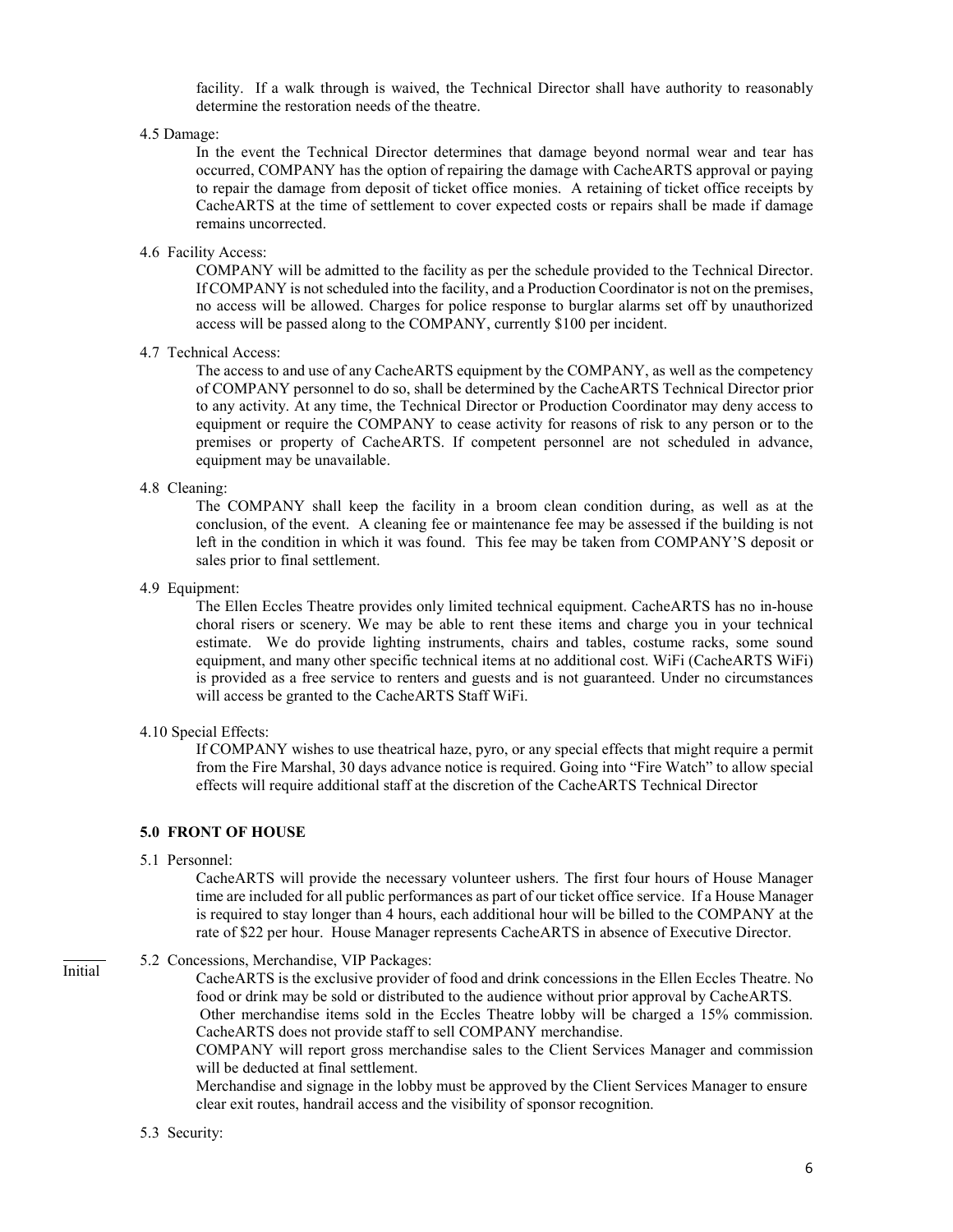Security is mandatory for all performances. The first 4 hours of security services are included for all public performances. If security service is required to stay longer than 4 hours, or if additional security presence if required, each additional hour will be billed to the COMPANY at the rate of \$22 per hour.

5.4 Children:

As a courtesy to our adult patrons, no children under age 5 will be admitted unless provided for through a special arrangement with the COMPANY and CacheARTS.

5.5 Start Time:

Ellen Eccles Theatre performances start on time. CacheARTS will close auditorium doors at the publicly stated start time. Latecomers will be seated at intermission or the first appropriate break. Production start times are at the discretion of the COMPANY.

5.6 Curtain Announcements/Public Address System:

CacheARTS may from time to time determine the need to announce to the audience at curtain using its public address system and at its own reasonable discretion—emergency exit information, its policies regarding the taking of flash pictures, the use of electronic devices, etc. An interruption may occur at any time in the event of an emergency.

## **6.0 MISCELLANEOUS**

6.1 Unsafe Practices:

CacheARTS maintains the reasonable discretion to cancel, terminate, or interrupt any event, and to require COMPANY and its employees, agents, members, patrons, contractors, and express and implied invitees to immediately cease an activity or vacate the venue, if the CacheARTS Executive Director determines, in his or her reasonable discretion, that COMPANY use of the premises poses a risk of harm to any person or to the premises or property of CacheARTS. CacheARTS Executive Director shall make every effort to negotiate with COMPANY designated representative prior to such action, and may include outside advisors, including, but not limited to the Fire Marshall, Building Inspector, Facilities Committee, Board Chair, etc. CacheARTS shall not be liable to COMPANY for any loss or cost occasioned by any such decision by the CacheARTS Executive Director. Except to the extent such loss or cost arise out of the negligence or willful misconduct of CacheARTS or its employees, agents, or contractors, COMPANY expressly waives all claims for damages against CacheARTS, its officers, agents, and employees resulting from any actions taken by CacheARTS pursuant to this paragraph.

6.2 Assignment of Rights:

This agreement does not give COMPANY the right to assign its rights to use the premises to any other individual, company, or organization.

6.3 Business Activity:

COMPANY agrees to prevent its agents or employees from conducting any business activities outside the scope of this agreement on the premises, including but not limited to private lessons, classes or individual instruction.

## 6.4 Additional Facility Usage:

Cast parties, receptions and other supporting events must be scheduled in advance and contracted in addition to the rental agreement. To schedule a Bullen Center or Thatcher-Young Mansion event in conjunction with your theatre rental contact CacheARTS' Client Services Manager (435-753-6518 ext. 1004 or Ticketing@CacheARTS.org). Additional fees will apply.

# **7.0 INDEMNITY**

COMPANY hereby agrees to defend, indemnify and hold free and harmless CacheARTS, from and against any and all claims, demands, fines, suits, actions, and proceedings, of anyone whomsoever and from and against any and all costs and expenses, including reasonable attorney's fees, resulting from or in connection with the use of music and payment of any and all music licensing fees on account of the COMPANY's use of the facility. CacheARTS shall not be responsible or liable for costs of use of music or music licensing fees for which the COMPANY is totally and solely responsible.

## **8.0 LEGAL**

Initial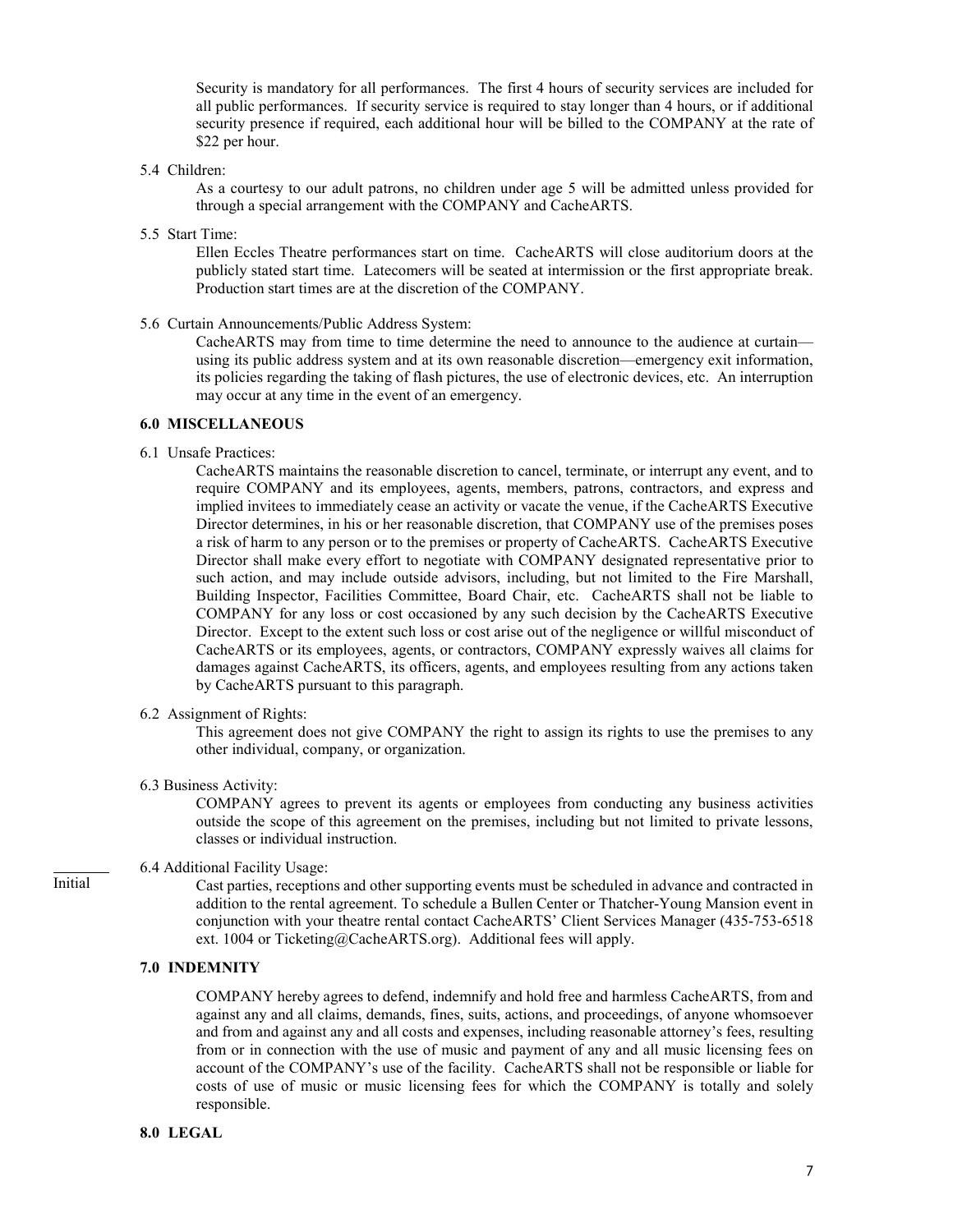8.1 Indemnification, hold harmless and release of liability:

The undersigned individual, as the duly authorized agent acting on behalf of COMPANY, herewith agrees to indemnify, protect, release, defend and hold harmless Logan City, CacheARTS, and their respective officers, agents, employees, and volunteers from and against any and all liability, including claims, demands, losses, costs (including reasonable, outside attorney fees, court, litigation, mediation, arbitration or negotiated costs), damages and expenses of every kind and description or damage to persons or property, including those resulting, directly or indirectly, from any act or omission of the COMPANY, the COMPANY'S successors, assigns, agents, employees, or volunteers or on account of injuries, personal or property damage arising out of activities of the COMPANY as authorized by this agreement or arising out of or in any way relating to the use of Logan City and/or CacheARTS facilities by the COMPANY, unless such liability results from the sole negligence of Indemnities.

#### 8.1a Insurance:

COMPANY hereby agrees to indemnify and hold CacheARTS harmless from any liability arising out of the COMPANY's use of the Ellen Eccles Theatre. **Seven days prior to the first use of the hall and facilities, including load-in and set-up, a certificate of liability insurance for two million dollars naming Cache Valley Center for the Arts and Logan City as additional insured, must be provided to the CacheARTS Client Services Manager or other authorized CacheARTS personnel.**

- 8.1b COMPANY understands that CacheARTS manages the Ellen Eccles Theatre and the ancillary facilities whose principal address is 43 South Main Street, Logan, Utah, and which are owned by the City of Logan. The City of Logan ("City") is a political subdivision of the State of Utah and is subject to the Utah Governmental Immunity Act (the "Act"), Section 63-30-1 et seq., Utah Code Ann. (1953, as amended). Nothing in the Agreement shall be construed as a waiver of any rights or defense otherwise applicable to the City under the Act, including the provisions of Section 63-30- 34 regarding limitations of judgments.
- 8.2 Casualty:

CacheARTS has property insurance, but CacheARTS coverage does not extend to COMPANY property brought onto the premises for a production. COMPANY is advised to acquire its own casualty insurance coverage.

#### 8.3 Worker's Compensation:

CacheARTS worker's compensation insurance coverage does not extend to COMPANY technicians and volunteers. COMPANY is strongly advised to insure its paid technicians and volunteers.

8.4 Other:

COMPANY acknowledges that it has been advised to consult legal counsel and has had the opportunity to consult with legal counsel prior to entering into this Agreement.

COMPANY understands and agrees that, by signing this indemnification/Hold Harmless Release of Liability Agreement, that it relinquished all rights or claims to adjudication or recourse which it may be entitled to in relation to any damages or injury that may arise out of the above described activities.

COMPANY warrants that it enters into this agreement with full knowledge of the meaning and future effects of the promises, releases and waivers contained herein.

COMPANY warrants that it has entered into the releases and waivers contained in this Agreement voluntarily and that the same are made without any duress or undue influence of any nature by any person.

COMPANY agrees to assume all risk, change or hazard that any loss sustained by COMPANY may be greater or more extensive that is known, anticipated or expected.

CacheARTS reserves the right to terminate this contract, without compensations, in the event of a *force majeure* which causes total cancellation of this production.

Initial